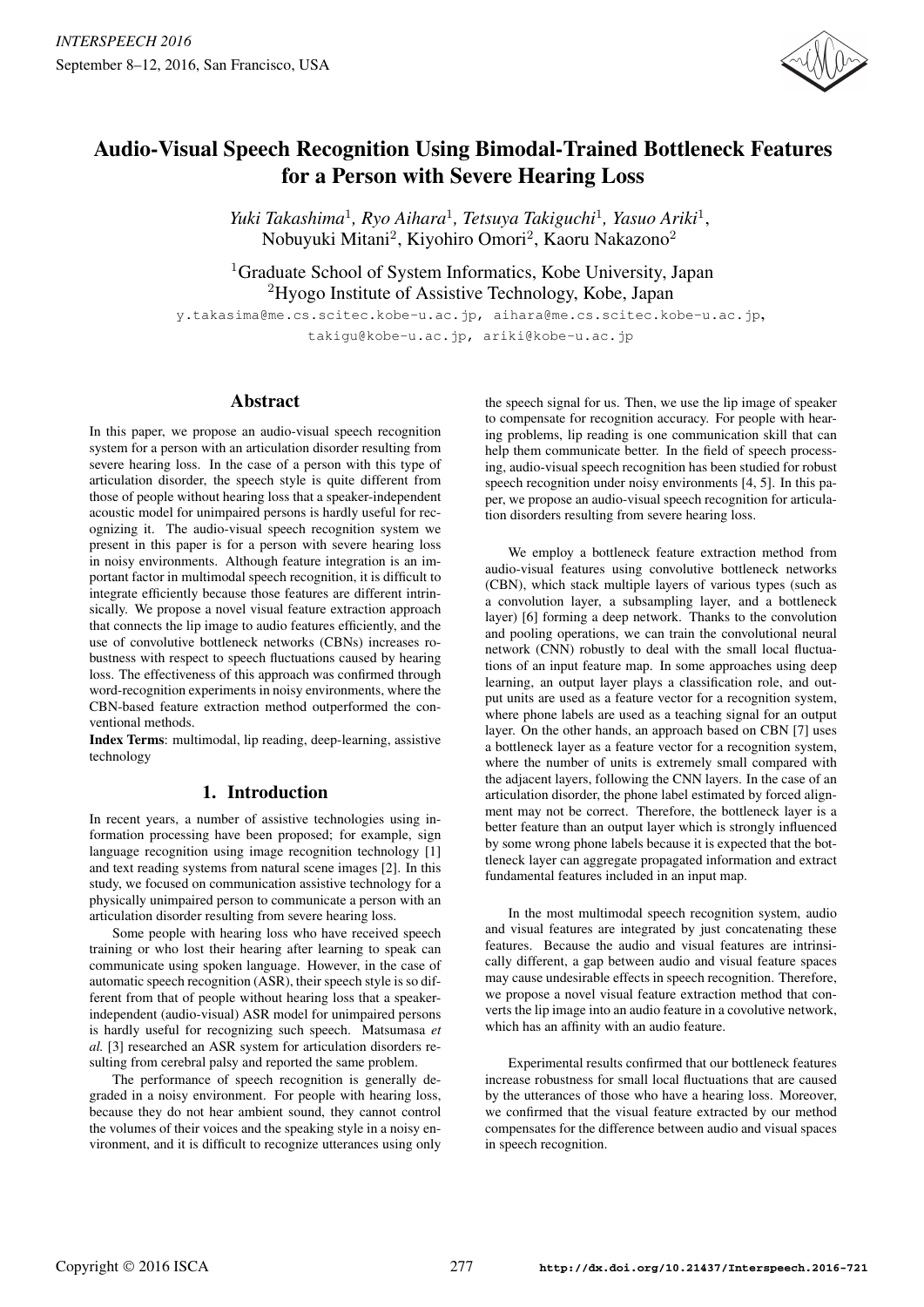

Figure 1: Flow of the feature extraction

## 2. RELATED WORKS

As one of the techniques used for robust speech recognition under noisy environments, audio-visual speech recognition, which uses lip dynamic visual information and audio information, has been studied. In audio-visual speech recognition, there are mainly three integration methods: early integration [8], which connects the audio feature vector with the visual feature vector; late integration [9], which weights the likelihood of the result obtained by a separate process for audio and visual signals; and synthetic integration [4], which calculates the product of output probability in each state.

In audio-visual speech recognition, detecting face parts (for example, eyes, mouth, nose, eyebrows, and outline of face) is an important task. The detection of these points is referred to as face alignment. In this paper, we employed a constrained local model (CLM) [10]. A CLM is a subject-independent model that is trained from a large number of face images.

In recent years, an ASR system has been applied as assistive technology for people with articulation disorders. During the last decades, an ASR system for a person with cerebral palsy has been researched. In [3], robust feature extraction based on principal component analysis (PCA) with more stable utterance data was proposed. In [11], multiple acoustic frames (MAF) was used as an acoustic dynamic feature to improve the recognition rate of a person with an articulation disorder, especially in speech recognition using dynamic features only.

Deep learning has had recent successes for acoustic modeling [12]. Deep neural networks (DNNs) contain many layers of nonlinear hidden units. The key idea is to use greedy layer-wise training with restricted Boltzmann machines (RBMs) followed by fine-tuning. Ngiam *et al.* [13] proposed multimodal DNNs that learn features over audio and visual modalities. Mroueh *et al.* [14] improved this method and proposed an architecture considering the correlations between modalities. Ninomiya *et al.* [5] investigated integration of bottleneck features using multi-stream hidden Markov models (HMMs) for audio-visual speech recognition.

In this paper, we employ a convolutional neural network (CNN) [6]-based approach to extract robust features from audio and visual features. The CNN is regarded as a successful tool and has been widely used in recent years for various tasks, such as image analysis [15, 16, 17] and spoken language [18], music recognition [19].

# 3. FEATURE EXTRACTION USING CBN

### 3.1. Flow of The Feature Extraction

Figure 1 shows the flow of feature extraction. First, we prepare the input features for training a CBN from lip images and speech signals uttered by a person with hearing loss. For the audio signals, after calculating short-term mel spectra from the signal, we obtain mel-maps by merging the mel spectra into a 2D feature with several frames, allowing overlaps.

The visual signals of the eyes, mouth, nose, eyebrows, and outline of the face are aligned using the point distribution model (PDM) and its model parameter is estimated by constrained local model (CLM) and a lip image is extracted. The extracted lip image is interpolated to fill the sampling rate gap between visual features with respect to audio features. In this paper, We adopted the spline interpolation to the lip images.

For the output units of the CBN, we use phoneme labels that correspond to the input mel-map and lip images. Audio and visual CBNs are separately trained, and the parameters of the CBN are trained by back-propagation with stochastic gradient descent, starting from random values. Following the training of CBNs, the input mel-map and lip images are converted to the bottleneck feature by using each CBN. Then these features are concatenated, and used in the training of HMMs for speech recognition.

In the test stage, we extract features using each CBN, which tries to produce the appropriate phoneme labels in the output layer. Again, note that we do not use the output (estimated) labels for the following procedure, but we use the BN features in the middle layer, where it is considered that information in the input data is aggregated. Finally, extracted bottleneck audio and visual features are simply concatenated and used as the input features of HMMs to audio-visual speech recognition. In our previous work [20], we evaluated the early and late integration for the similar system. Then, because the performances are equivalent between two integrations, we empoy the early integration in this paper.

### 3.2. Convolutive Bottleneck Network

A CBN [21] consists of an input layer, a pair of a convolution layer and a pooling layer, fully-connected Multi-Layer Perceptrons (MLPs) with a bottleneck structure, and an output layer. The MLP stacks some layers, and the number of units in a middle layer is reduced as "bottleneck features". The number of units in each layer is discussed in the experimental section. Since the bottleneck layer has reduced the number of units for the adjacent layers, we can expect that each unit in the bottleneck layer aggregates information and behaves as a compact feature descriptor that represents an input with linear discriminant analysis (LDA) or PCA. In this paper, audio and visual features are input to each CBN and extracted bottleneck features are used for multimodal speech recognition.

# 4. PROPOSED VISUAL FEATURE EXTRACTION NETWORK

We propose a novel visual feature extraction method that has an affinity with the audio feature. Note that our proposed method is motivated by the difference in the feature spaces between two modalities. Figure 2 depicts the proposed visual CBN that consists of two netwroks, where C, S, and M denote the convolutional layer, subsampling layer, and MLPs, respectively.

First, we train a network from the input layter to M2 layter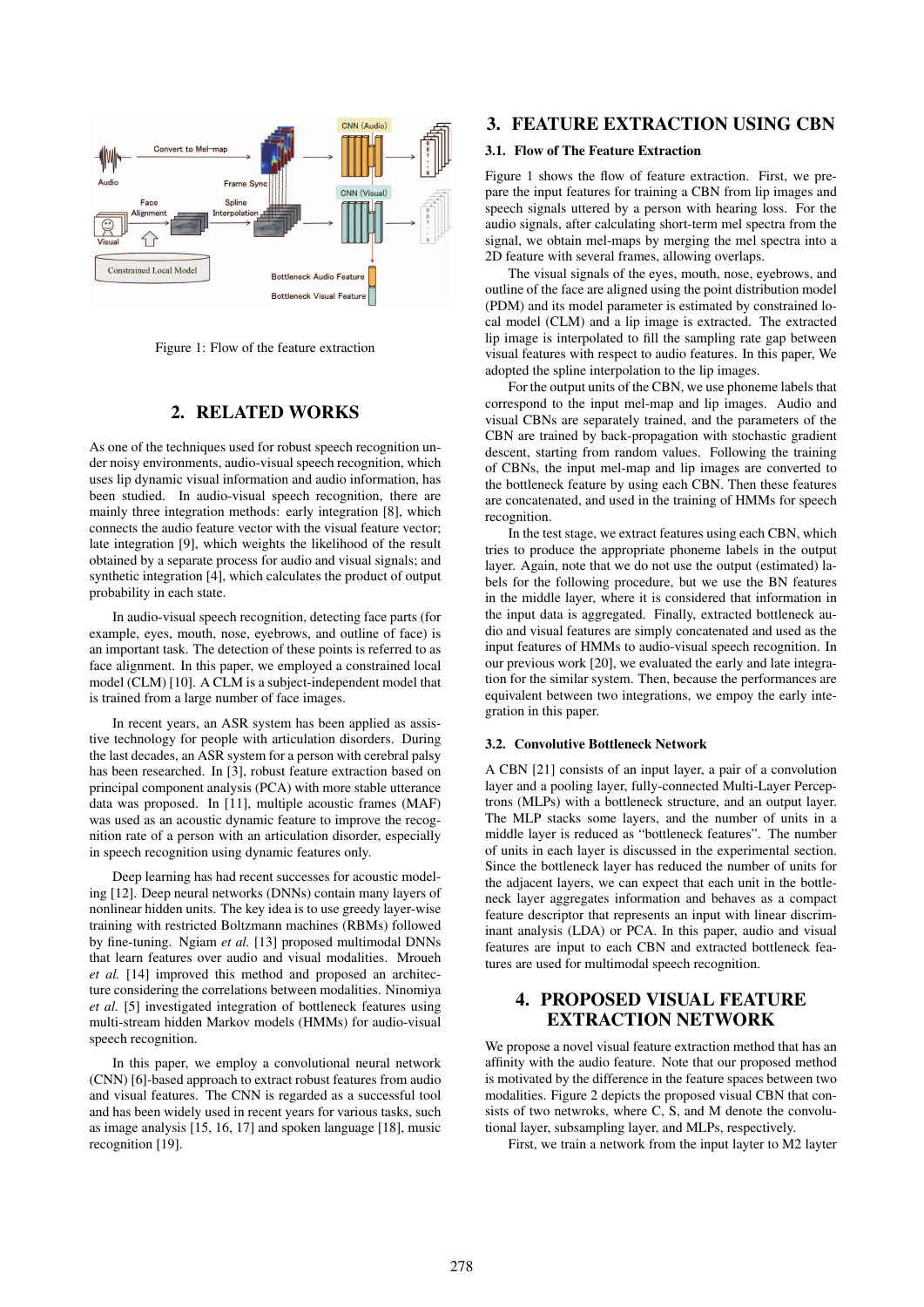in Figure 2. In this network, lip images are fed to the input layter and segment acoustic features are used as the teaching signal. This network has a roll to convert a lip image into an acoustic feature. Next, we train a network from M2 layter to the output layer in Figure 2. In this network, the mel-frequency cepstral coefficients (MFCC) segment features are fed to the input layter and phoneme labels are used as teaching signals. Finally, by coupling the above two networks, the whole network is composed, that is our proposed visual CBN. Then we fine-tune this network where lip images and phoneme labels are set for input and output layers. By transforming the lip image into the acoustic feature in the middle layer, it is expected that the gap between the visual feature and the audio feature is compensated for. In the evaluation step, we use this visual CBN to extract the visual bottleneck features at the M4 layer.



Figure 2: Proposed Visual CBN

### 5. Experiment

### 5.1. Experimental conditions

Our proposed method was evaluated on word recognition tasks. We recorded utterances of one male person with hearing loss, where the text is the same as the ATR Japanese speech database A-set. We used 2,620 words as training data, and 216 words as test data. The utterance signal was sampled at 16 kHz and windowed with a 25-msec Hamming window every 5 msec. For the acoustic-visual model, we used the monophone-HMMs (54 phonemes) with 3 states and 6 mixtures of Gaussians. The number of units of bottleneck features is 30. Therefore, input features of HMM are 30-dimensional acoustic features and 30-dimensional visual features. We compare our audio-visual feature with conventional MFCC+ $\Delta$ + $\Delta\Delta$  (36dimensions) and MFCC+ $\Delta$ + $\Delta\Delta$ + discrete cosine transform (DCT) (66-dimensions). First, we compared our proposed CBN-based visual features with DNN-based visual features in lip reading. The numbers of units in each layer of the DNN are set to 100, 30, 100, 54, and the input vector is a concatenated lip image. Then, our proposed method and audio-visual features are evaluated in noisy environments. White noise is added to audio signals and its SNR is set to 20dB, 10dB, and 5dB. Audio CBN and HMMs are trained by using the clean audio feature.

### 5.2. Architecture of CBN

As shown in Figure 2, we use deep networks, which consist of a convolution layer, a pooling layer, and fully-connected MLPs. For the input layer of audio CBN, we use a mel-map of subsequent 13-frames with 39-dimensional-melspectrum, and the frame shift is 5 msec. For the input layer of visual CBN, frontal face videos are recorded at 60 fps. Luminance images are extracted from the image by using CLM and resized to  $12 \times 24$ pixels. Finally, the images are up-sampled by spline interpolation and input to the CBN.

Table 1 shows parameters used in experiments, and Figure 3 depicts architectures of evaluated CBNs. The audio-visual bottleneck feature I (AV\_BNF I) indicates that the audio and visual features are extracted by each CBN that has the same architecture (Arch 1 in Table 1). The audio-visual bottleneck feature II (AV BNF II), which was described in section 4, indicates that the audio feature and the visual feature are extracted by Arch 1 and Arch 2 in Table 1, respectively. MFCCs of  $\pm 2$  frames (subsequent 5-frames, 12-dimentions) are used as an acoustic feature of a proposed visual CBN in Figure 2.

Table 1: Filter size, number of feature maps and number of MLPs units for each architecture. The value for C indicates the filter size of the convolution layer that has #1 maps. The convolution layer is associated with the pooling layer. The value of S means the pooling factor. The value for M indicates the number of units for each layer in the MLP part.

|        | Input         |            |            | #1 | M                     |
|--------|---------------|------------|------------|----|-----------------------|
| Arch 1 | $39\times13$  | $4\times2$ | $3\times3$ |    | 108, 30, 108          |
| Arch 2 | $12\times 24$ | $5\times5$ | $2\times2$ | 13 | 108, 60, 108, 30, 108 |

#### 5.3. Experimental Results

Figure 4 shows the experimental results using the lip-based feature. As shown in the figure, the feature extracted by CNN obtained a better result than the feature extracted by DNN. Our proposed visual network slightly outperformed the simple CBN structured by Arch 1 in Table 1.

We compared the audio-visual feature using our proposed visual feature with four conventional features: MFCC+ $\Delta$ + $\Delta\Delta$ , MFCC+ $\Delta$ + $\Delta\Delta$ +DCT, audio bottleneck features (BN\_Audio), and AV BNF I. In the integration step, an audio feature and a visual feature are combined into a single frame, and the combined feature is used as an input feature for the HMMs. Figure 5



Figure 4: Word recognition accuracy using HMMs trained by the lip-based features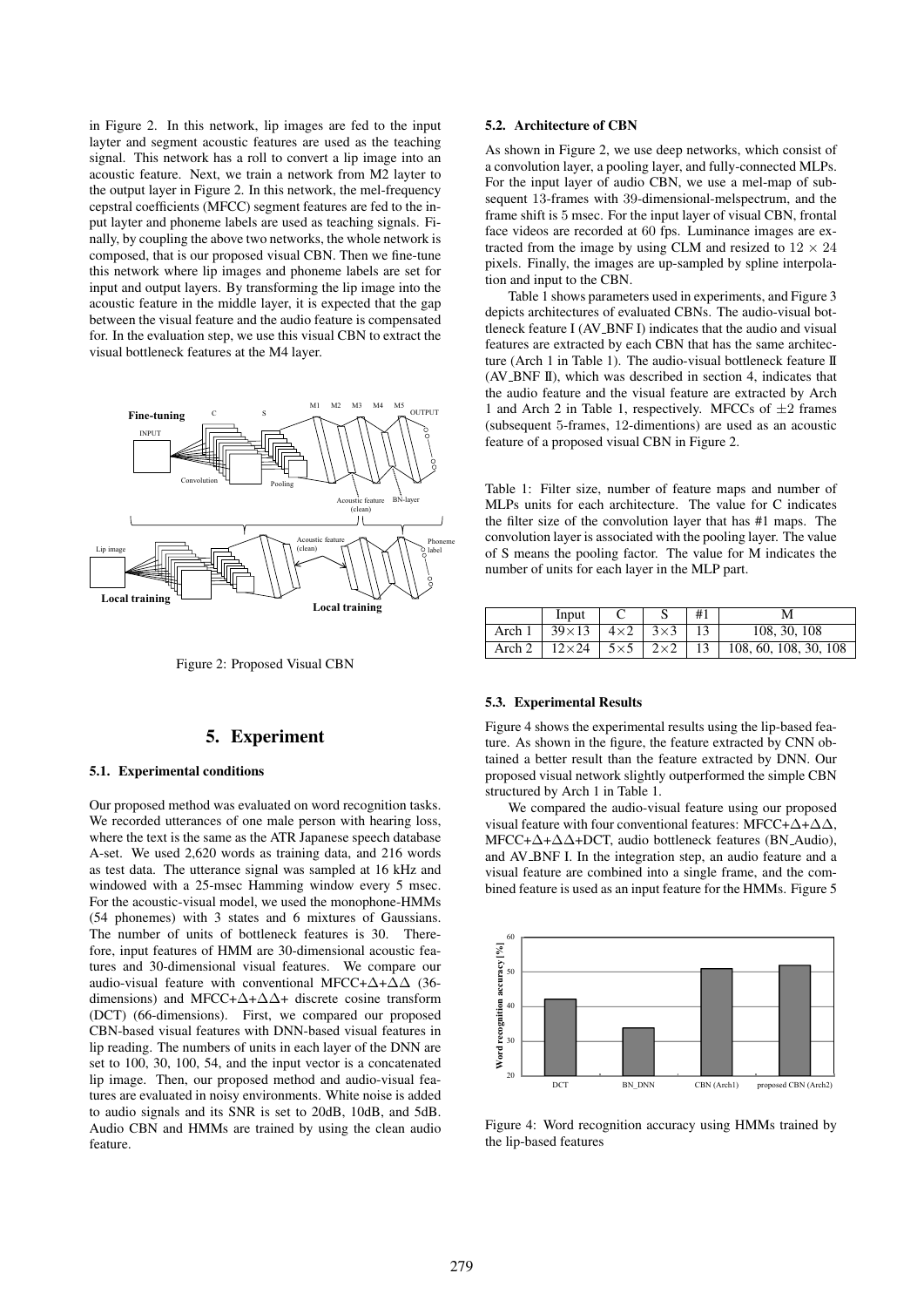

Figure 3: Evaluation network architectures: AV\_BNF I (left), AV\_BNF II (right)

shows the word recognition accuracies in noisy environments. The bottleneck audio feature shows the best results compared to other features at the clean environment and SNR of 20dB. This result shows that CBN features have a robustness to the small local fluctuations in a time-mel-frequency map that is caused by the articulation disordered speech. Our proposed audio-visual feature outperforms the AV\_BNF I in the clean environment and SNR of 20dB, where the integrated features between the audio and the proposed visual bottleneck features improved 3.3% and 3.8% compared with the AV BNFs I, respectively. This is because our method compensates for the difference between audio and visual spaces. However, at the SNRs of 10dB and 5dB, the integrated feature using our proposed feature could not improve the accuracy in comparison with that of the AV BNF I. One of the reasons is that a visual feature in our proposed method is trained using clean acoustic features. Considering these results of the clean and SNR 20dB environments, if the visual feature were trained with noisy conditions, the proposed method might achieve a better result compared with the method using the same structured audio and visual CBN.



Figure 5: Word recognition accuracy using HMMs

## 6. Conclusions

In this paper, we proposed a visual feature, which has an affinity to the audio feature, extracted from a CBN for articulation disorders resulting from severe hearing loss. In recognition experiments, we confirmed that our proposed audio-visual feature obtained a better result than audio-visual features extracted by the same structured audio and visual CBNs in clean or high-SNR environments. However, because our proposed features are trained by clean audio features, the recognition rate using our proposed features are slightly lower than a method using the same structured audio and visual CBNs in the low SNR. In future work, we will further investigate a better audio and visual feature integration method.